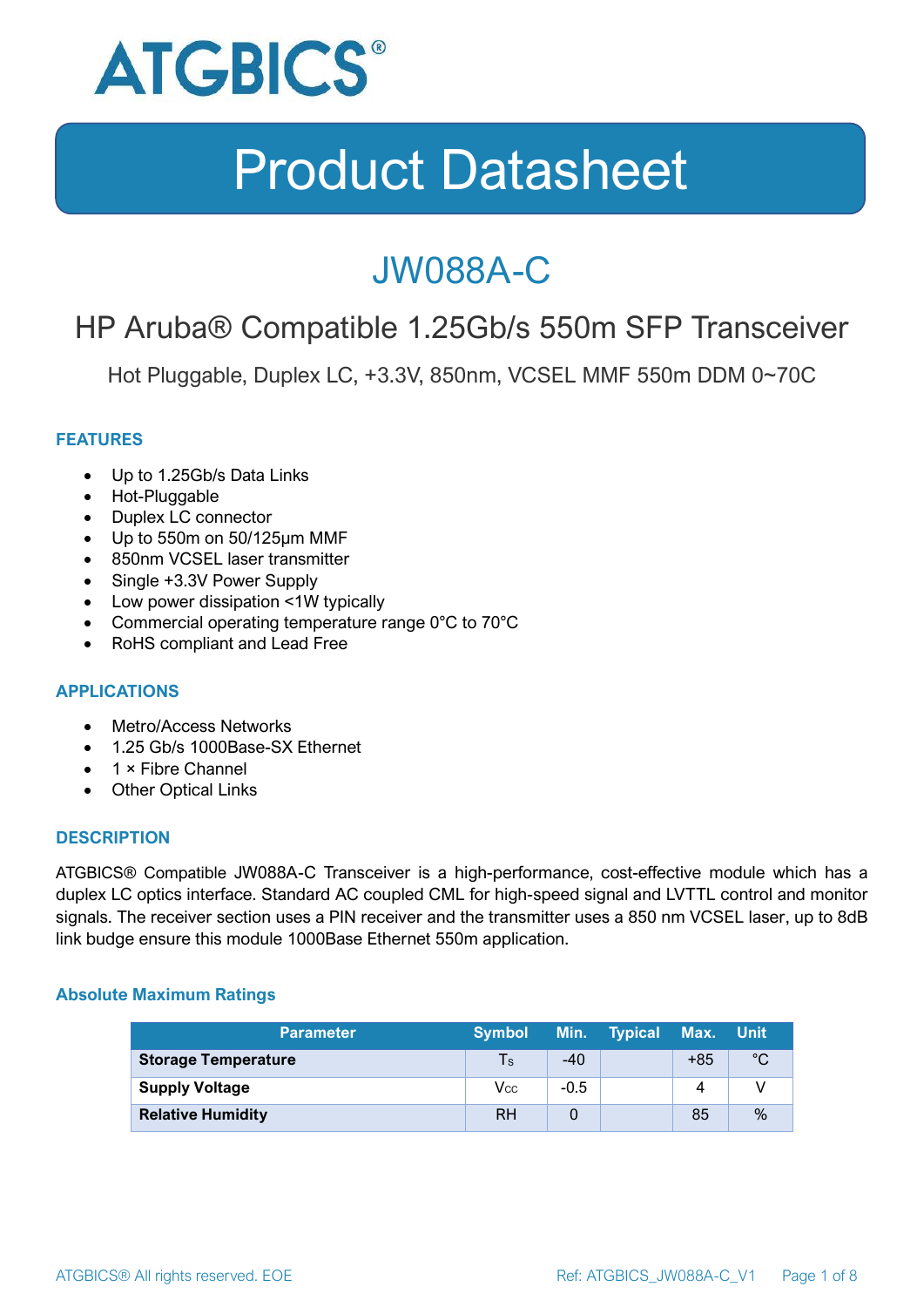

#### **Recommended Operating Environment:**

| <b>Parameter</b>             | <b>Symbol</b>    | Min.  | <b>Typical</b> | Max.     | <b>Unit</b> |
|------------------------------|------------------|-------|----------------|----------|-------------|
| <b>Operating Temperature</b> |                  | 0     |                | $+70$    | $^{\circ}C$ |
| <b>Supply Voltage</b>        | $V_{\rm CC}$     | 3.135 |                | 3.465    | v           |
| <b>Supply Current</b>        | <b>Icc</b>       |       |                | 300      | mA          |
| <b>Inrush Current</b>        | Isurge           |       |                | $lcc+30$ | mA          |
| <b>Maximum Power</b>         | $P_{\text{max}}$ |       |                |          | W           |

#### **Electrical Characteristics** ( $T_{OP}$  = -40 to 85°C, VCC = 3.135 to 3.465 Volts)

| <b>Parameter</b>                    | <b>Symbol</b>         | Min.           | <b>Typical</b> | Max.                 | <b>Unit</b> | <b>Notes</b> |  |
|-------------------------------------|-----------------------|----------------|----------------|----------------------|-------------|--------------|--|
| <b>Transmitter Section:</b>         |                       |                |                |                      |             |              |  |
| Input differential impedance        | $R_{\rm in}$          | 90             | 100            | 110                  | П           | П            |  |
| Single ended data input swing       | $V_{\text{in PP}}$    | 250            |                | 1200                 | mVp-p       |              |  |
| <b>Transmit Disable Voltage</b>     | $V_D$                 | $Vcc -$<br>1.3 |                | Vcc.                 | V           | 2            |  |
| <b>Transmit Enable Voltage</b>      | <b>VEN</b>            | Vee            |                | Vee+<br>0.8          | $\vee$      |              |  |
| <b>Transmit Disable Assert Time</b> | $T_{\rm dessert}$     |                |                | 10                   | <b>us</b>   |              |  |
| <b>Receiver Section:</b>            |                       |                |                |                      |             |              |  |
| Single ended data output<br>swing   | Vout, p<br>р          | 250            |                | 800                  | mv          | 3            |  |
| <b>LOS Fault</b>                    | $V_{\text{losfault}}$ | $Vcc -$<br>0.5 |                | V <sub>CC_host</sub> | $\vee$      | 5            |  |
| <b>LOS Normal</b>                   | Vlos norm             | $V_{ee}$       |                | $V_{ee}$ +0.5        | $\vee$      | 5            |  |
| <b>Power Supply Rejection</b>       | <b>PSR</b>            | 100            |                |                      | mVpp        | 6            |  |

Notes:

- 1. AC coupled.
- 2. Or open circuit.
- 3. Into 100-ohm differential termination.
- 4.  $20 80 \%$
- 5. LOS is LVTTL. Logic 0 indicates normal operation; logic 1 indicates no signal detected.
- 6. All transceiver specifications are compliant with a power supply sinusoidal modulation of 20 Hz to 1.5MHz up to specified value applied through the power supply filtering network shown on page 23 of the Small Form-factor Pluggable (SFP) Transceiver Multi-Source Agreement (MSA), September 14, 2000.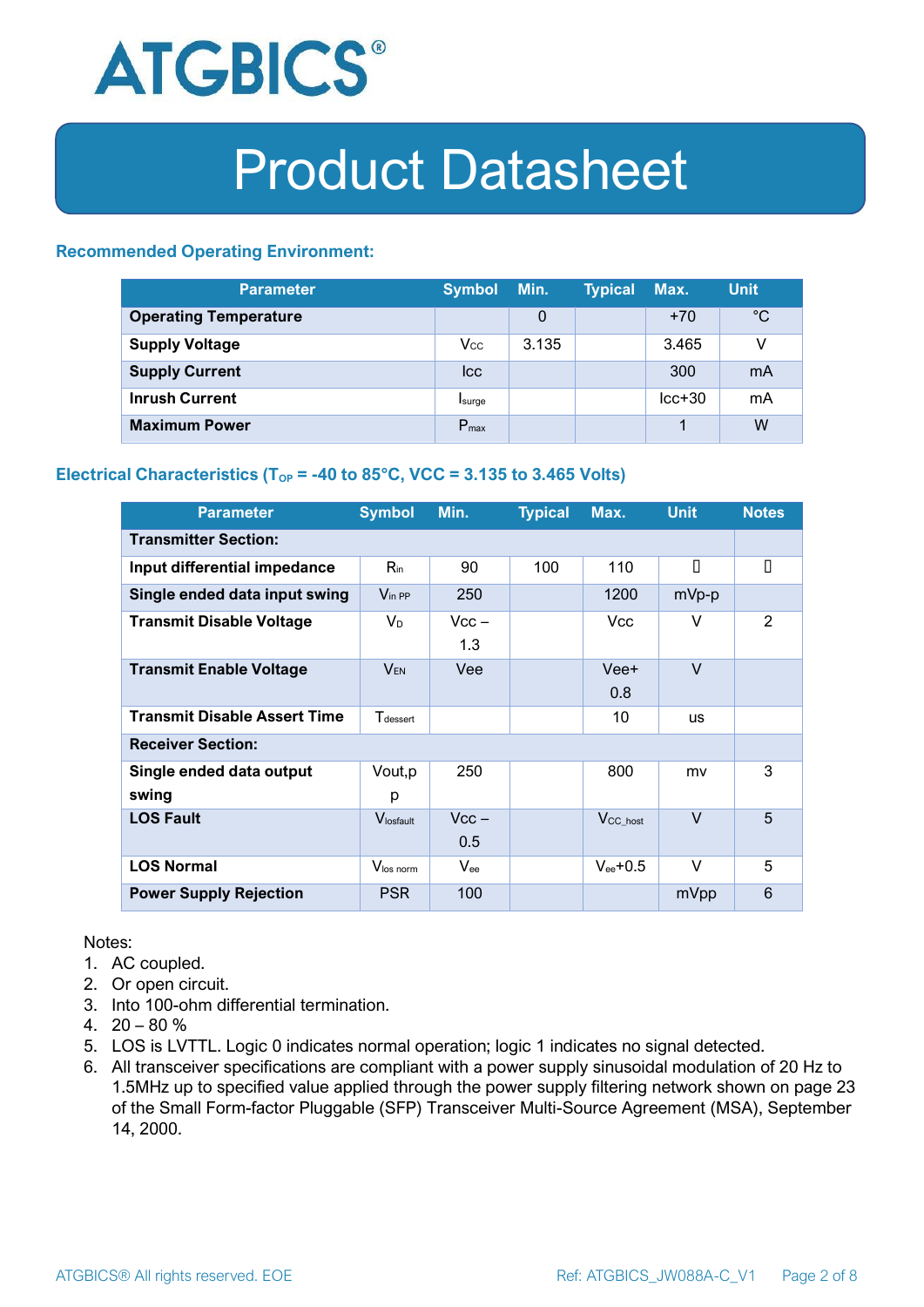

#### **Optical Parameters** ( $T_{OP}$  = -40 to 85°C, VCC = 3.135 to 3.465 Volts)

| <b>Parameter</b>                                                            | <b>Symbol</b>     | Min.         | <b>Typical</b> | Max.       | <b>Unit</b>     | <b>Note</b>    |
|-----------------------------------------------------------------------------|-------------------|--------------|----------------|------------|-----------------|----------------|
| <b>Transmitter Section:</b>                                                 |                   |              |                |            |                 |                |
| <b>Center Wavelength</b>                                                    | $\lambda_c$       | 840          | 850            | 860        | nm              |                |
| <b>Spectral Width (RMS)</b>                                                 | <b>ORMS</b>       |              |                | 0.85       | nm              |                |
| <b>Optical Output Power</b>                                                 | $P_{\text{out}}$  | -9           |                | $-3$       | dBm             | 1              |
| <b>Extinction Ratio</b>                                                     | <b>ER</b>         | 9            |                |            | dB              |                |
| <b>Optical Rise/Fall Time</b>                                               | $t_r / t_f$       |              |                | 260        | ps              | $\overline{2}$ |
| <b>Relative Intensity Noise</b>                                             | <b>RIN</b>        |              |                | $-120$     | dB/H            |                |
|                                                                             |                   |              |                |            | Z               |                |
| <b>Output Eye Mask</b><br>Compliant with IEEE802.3 z (class 1 laser safety) |                   |              |                |            |                 |                |
| <b>Receiver Section:</b>                                                    |                   |              |                |            |                 |                |
| <b>Optical Input Wavelength</b>                                             | $\lambda_{\rm c}$ | 770          |                | 860        | nm              |                |
| <b>Receiver Overload</b>                                                    | $P_{ol}$          | $\mathbf{0}$ |                |            | dBm             | $\overline{4}$ |
| <b>RX Sensitivity</b>                                                       | Sen               |              |                | $-17$      | dBm             | 4              |
| <b>RX LOS Assert</b>                                                        | LOS <sub>A</sub>  | $-35$        |                |            | d <sub>Bm</sub> |                |
| <b>RX LOS De-assert</b>                                                     | LOS <sub>D</sub>  |              |                | $-18$      | dB <sub>m</sub> |                |
| <b>RX_LOS Hysteresis</b>                                                    | LOS <sub>H</sub>  | 0.5          |                |            | d <sub>B</sub>  |                |
| <b>General Specifications:</b>                                              |                   |              |                |            |                 |                |
| <b>Data Rate</b>                                                            | <b>BR</b>         |              | 1.25           |            | Gb/s            |                |
| <b>Bit Error Rate</b>                                                       | <b>BER</b>        |              |                | $10^{-12}$ |                 |                |
| Max. Supported Link Length on<br>50/125µm MMF@1.25Gb/s                      | LMAX              |              | 550            |            | m               |                |
| <b>Total System Budget</b>                                                  | LB                | 8            |                |            | dB              |                |

Notes:

- 1. The optical power is launched into MMF.
- 2. 20-80%.
- 3. Jitter measurements taken using Agilent OMNIBERT 718 in accordance with GR-253.
- 4. Measured with PRBS  $2^{7-1}$  at 10<sup>-12</sup> BER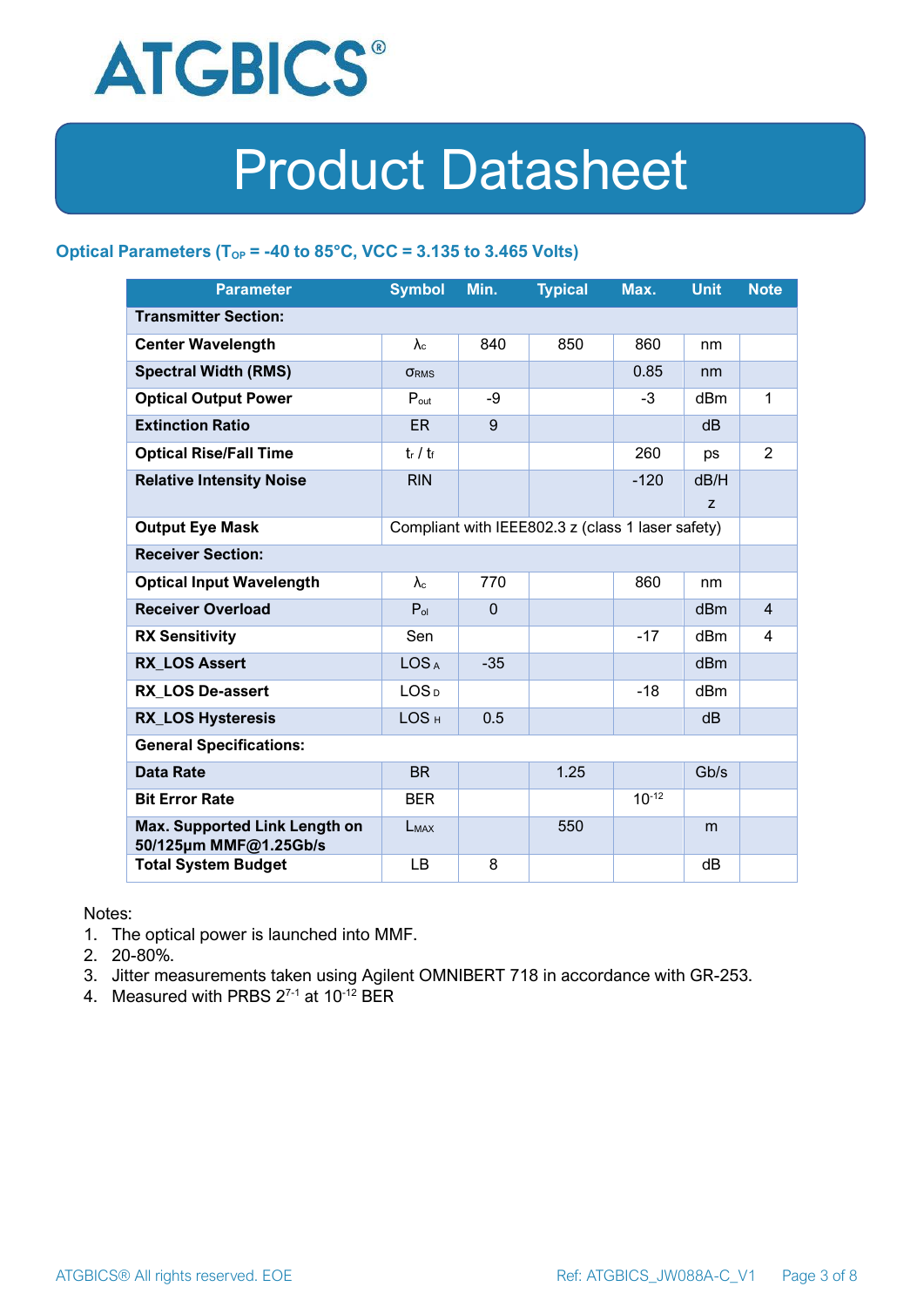

#### **Pin Assignment**

Diagram of Host Board Connector Block Pin Numbers and Name



#### **Diagram of Host Board Connector Block Pin Numbers and Names**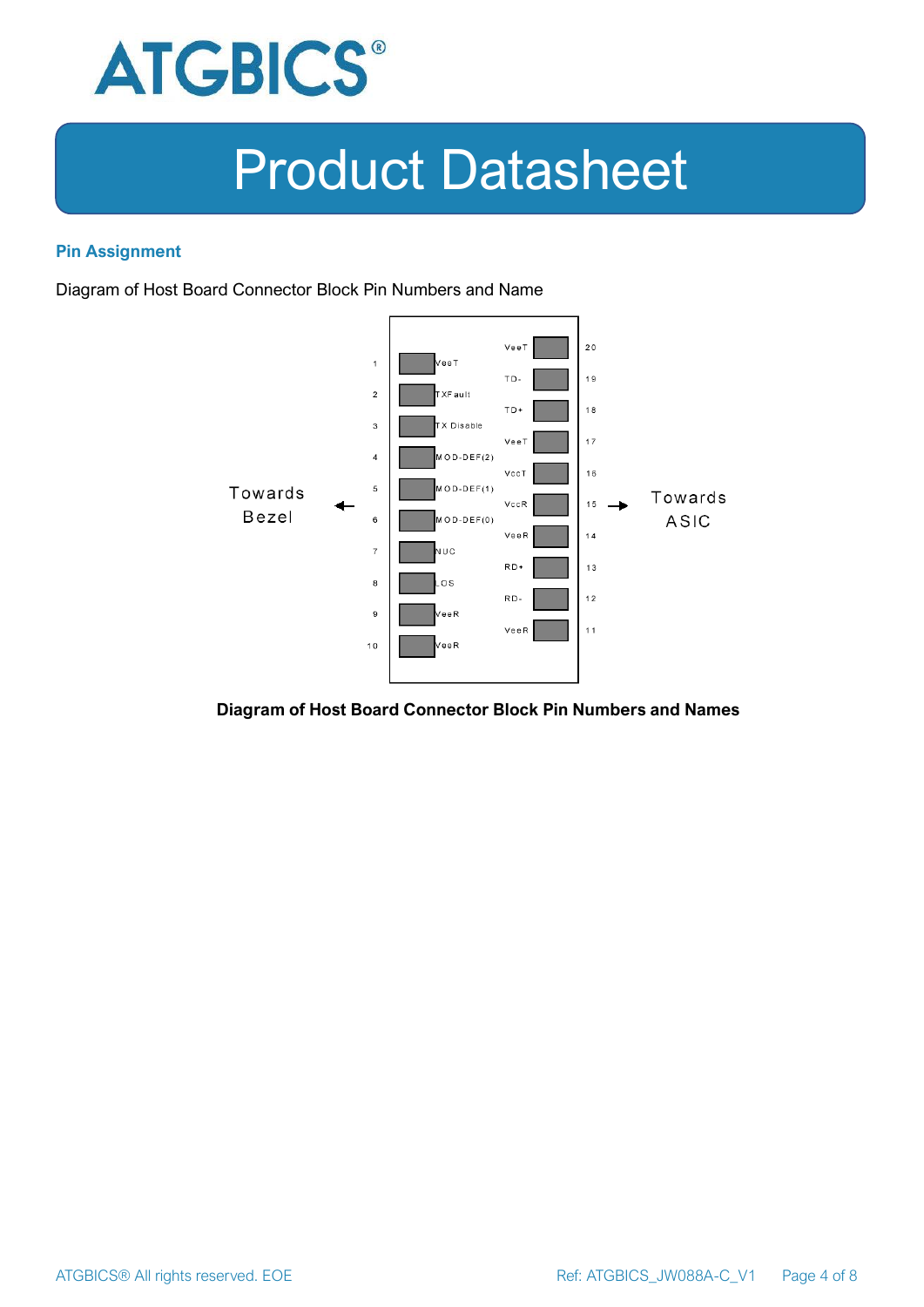

#### **Pin Function Definitions**

| <b>Pin No</b>  | <b>Name</b>        | <b>Function</b>                     | <b>Plug Seq</b> | <b>Notes</b>   |
|----------------|--------------------|-------------------------------------|-----------------|----------------|
| 1              | VeeT               | <b>Transmitter Ground</b>           | $\mathbf 1$     | $\mathbf 1$    |
| $\overline{2}$ | <b>TX Fault</b>    | <b>Transmitter Fault Indication</b> | 3               |                |
| 3              | <b>TX Disable</b>  | <b>Transmitter Disable</b>          | 3               | $\overline{2}$ |
| 4              | MOD-DEF2           | <b>Module Definition</b>            | $\overline{2}$  | 3              |
| 5              | MOD-DEF1           | <b>Module Definition 1</b>          | 3               | 3              |
| 6              | MOD-DEF0           | Module Definition 0                 | 3               | 3              |
| $\overline{7}$ | <b>Rate Select</b> | Not Connected                       | 3               | $\overline{4}$ |
| 8              | <b>LOS</b>         | Loss of Signal                      | 3               | 5              |
| 9              | <b>VeeR</b>        | <b>Receiver Ground</b>              | $\mathbf 1$     | $\mathbf{1}$   |
| 10             | VeeR               | Receiver Ground                     | $\mathbf{1}$    | 1              |
| 11             | <b>VeeR</b>        | <b>Receiver Ground</b>              |                 | $\mathbf{1}$   |
| 12             | RD-                | Inv. Received Data Out              | 3               | 6              |
| 13             | $RD+$              | <b>Received Data Out</b>            | 3               | $6\phantom{1}$ |
| 14             | <b>VeeR</b>        | <b>Receiver Ground</b>              | 3               | 1              |
| 15             | <b>VccR</b>        | <b>Receiver Power</b>               | $\overline{2}$  | $\mathbf{1}$   |
| 16             | <b>VccT</b>        | <b>Transmitter Power</b>            | $\overline{2}$  |                |
| 17             | VeeT               | <b>Transmitter Ground</b>           | $\mathbf{1}$    |                |
| 18             | $TD+$              | Transmit Data In                    | 3               | 6              |
| 19             | TD-                | Inv. Transmit In                    | 3               | $6\phantom{1}$ |
| 20             | VeeT               | <b>Transmitter Ground</b>           | 1               |                |

Notes:

- 1. Circuit ground is internally isolated from chassis ground.
- 2. Laser output disabled on TDIS >2.0V or open, enabled on TDIS <0.8V.
- 3. Should be pulled up with 4.7k 10 kohms on host board to a voltage between 2.0V and 3.6V. MOD\_DEF (0) pulls line low to indicate module is plugged in.
- 4. Rate select is not used
- 5. LOS is open collector output. Should be pulled up with 4.7k 10 kohms on host board to a voltage between 2.0V and 3.6V. Logic 0 indicates normal operation; logic 1 indicates loss of signal.
- 6. AC Coupled

#### **SFP Module EEPROM Information and Management**

The SFP modules implement the 2-wire serial communication protocol as defined in the SFP -8472. The serial ID information of the SFP modules can be accessed through the I2C interface at address A0h.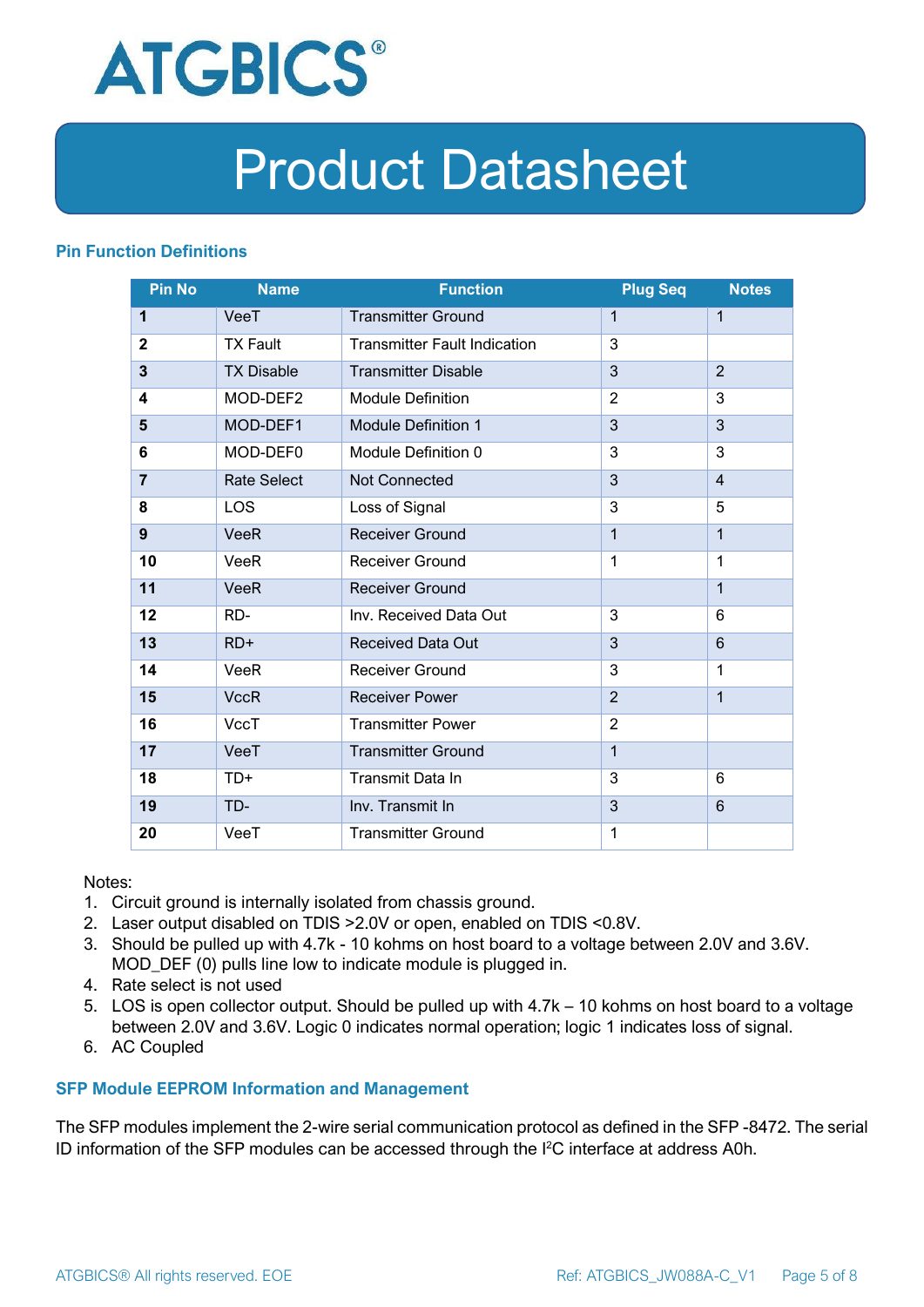

#### **EEPROM Serial ID Memory Contents (A0h)**

| <b>Data</b><br><b>Address</b> | <b>Length</b><br>(Byte) | <b>Name of</b><br>Length | <b>Description and Contents</b>                                                                                                   |  |
|-------------------------------|-------------------------|--------------------------|-----------------------------------------------------------------------------------------------------------------------------------|--|
| <b>Base ID Fields</b>         |                         |                          |                                                                                                                                   |  |
| $\mathbf 0$                   | 1                       | Identifier               | Type of Serial transceiver (03h=SFP)                                                                                              |  |
| 1                             | 1                       | Reserved                 | Extended identifier of type serial transceiver<br>(04h)                                                                           |  |
| $\mathbf{2}$                  | 1                       | Connector                | Code of optical connector type (07=LC)                                                                                            |  |
| $3 - 10$                      | 8                       | Transceiver              |                                                                                                                                   |  |
| 11                            | 1                       | Encoding                 | NRZ(03h)                                                                                                                          |  |
| 12                            | 1                       | BR, Nominal              | Nominal baud rate, unit of 100Mbps                                                                                                |  |
| $13 - 14$                     | $\overline{2}$          | Reserved                 | (0000h)                                                                                                                           |  |
| 15                            | 1                       | Length(9um)              | Link length supported for 9/125um fiber, units of<br>100m                                                                         |  |
| 16                            | $\mathbf 1$             | Length(50um)             | Link length supported for 50/125um fiber, units<br>of 10m                                                                         |  |
| 17                            | $\mathbf{1}$            | Length(62.5um)           | Link length supported for 62.5/125um fiber, units<br>of 10m                                                                       |  |
| 18                            | $\mathbf{1}$            | Length(Copper)           | Link length supported for copper, units of meters                                                                                 |  |
| 19                            | $\mathbf{1}$            | Reserved                 |                                                                                                                                   |  |
| 20-35                         | 16                      | <b>Vendor Name</b>       | SFP vendor name: ATGBICS                                                                                                          |  |
| 36                            | 1                       | Reserved                 |                                                                                                                                   |  |
| 37-39                         | 3                       | Vendor OUI               | SFP transceiver vendor OUI ID                                                                                                     |  |
| 40-55                         | 16                      | Vendor PN                | Part Number: "JW088A-C" (ASCII)                                                                                                   |  |
| 56-59                         | 4                       | Vendor rev               | Revision level for part number                                                                                                    |  |
| 60-62                         | 3                       | Reserved                 |                                                                                                                                   |  |
| 63                            | 1                       | <b>CCID</b>              | Least significant byte of sum of data in address<br>$0 - 62$                                                                      |  |
| <b>Extended ID Fields</b>     |                         |                          |                                                                                                                                   |  |
| 64-65                         | $\overline{2}$          | Option                   | Indicates which<br>optical<br><b>SFP</b><br>signals<br>are<br>implemented<br>(001Ah = LOS, TX_FAULT, TX_DISABLE all<br>supported) |  |
| 66                            | $\mathbf{1}$            | BR, max                  | Upper bit rate margin, units of %                                                                                                 |  |
| 67                            | 1                       | BR, min                  | Lower bit rate margin, units of %                                                                                                 |  |
| 68-83                         | 16                      | Vendor SN                | Serial number (ASCII)                                                                                                             |  |
| 84-91                         | 8                       | Date code                | Manufacturing date code                                                                                                           |  |
| 92-94                         | 3                       | Reserved                 |                                                                                                                                   |  |
| 95                            | 1                       | <b>CCEX</b>              | Check code for the<br>Fields<br>extended<br>ID<br>(addresses 64 to 94)                                                            |  |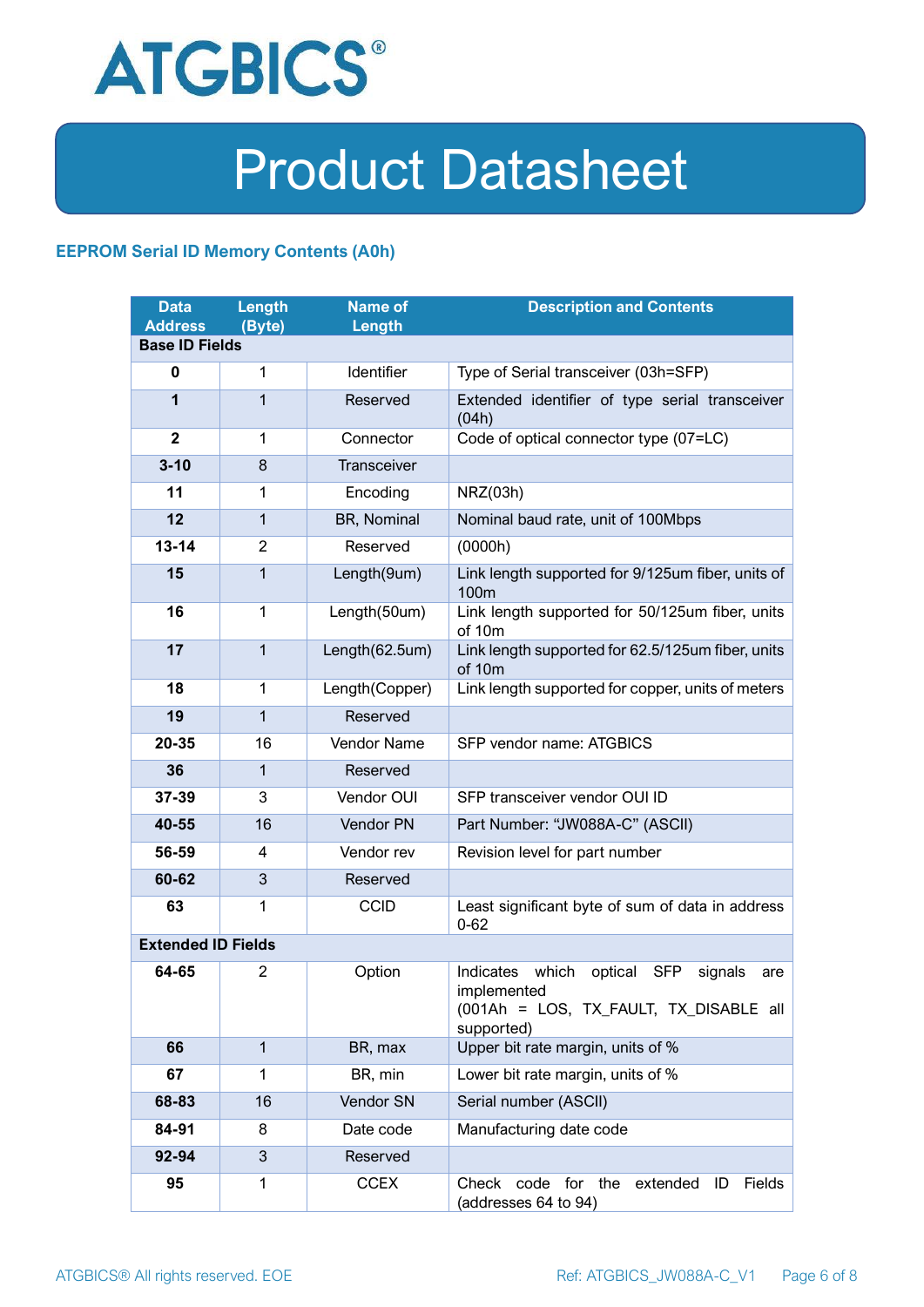

| <b>Vendor Specific ID Fields</b> |     |          |                                 |
|----------------------------------|-----|----------|---------------------------------|
| 96-127                           | 32  | Readable | Vendor specific date, read only |
| 128-255                          | 128 | Reserved | Reserved for SFF-8079           |

#### **Regulatory Compliance**

The GLX-SX-MMD-C complies with international Electromagnetic Compatibility (EMC) and international safety requirements and standards (see details in Table following).

| Electrostatic Discharge<br>(ESD) to the Electrical Pins                                      | MIL-STD-883E<br>Method 3015.7                                                   | Class 1(>1000 V)                          |  |
|----------------------------------------------------------------------------------------------|---------------------------------------------------------------------------------|-------------------------------------------|--|
| <b>Electrostatic</b><br>Discharge<br>(ESD)<br>LC<br>the<br><b>Duplex</b><br>to<br>Receptacle | IEC 61000-4-2<br><b>GR-1089-CORE</b>                                            | Compatible with standards                 |  |
| Electromagnetic<br>Interference (EMI)                                                        | FCC Part 15 Class B<br>EN55022 Class B (CISPR 22B)<br><b>VCCI Class B</b>       | Compatible with standards                 |  |
| Laser Eye Safety                                                                             | 1040.10<br>21CFR<br>and<br><b>FDA</b><br>1040.11<br>EN60950, EN (IEC) 60825-1,2 | Compatible with Class 1 laser<br>product. |  |

#### **Recommended Circuit**



**SFP Host Recommended Circuit**